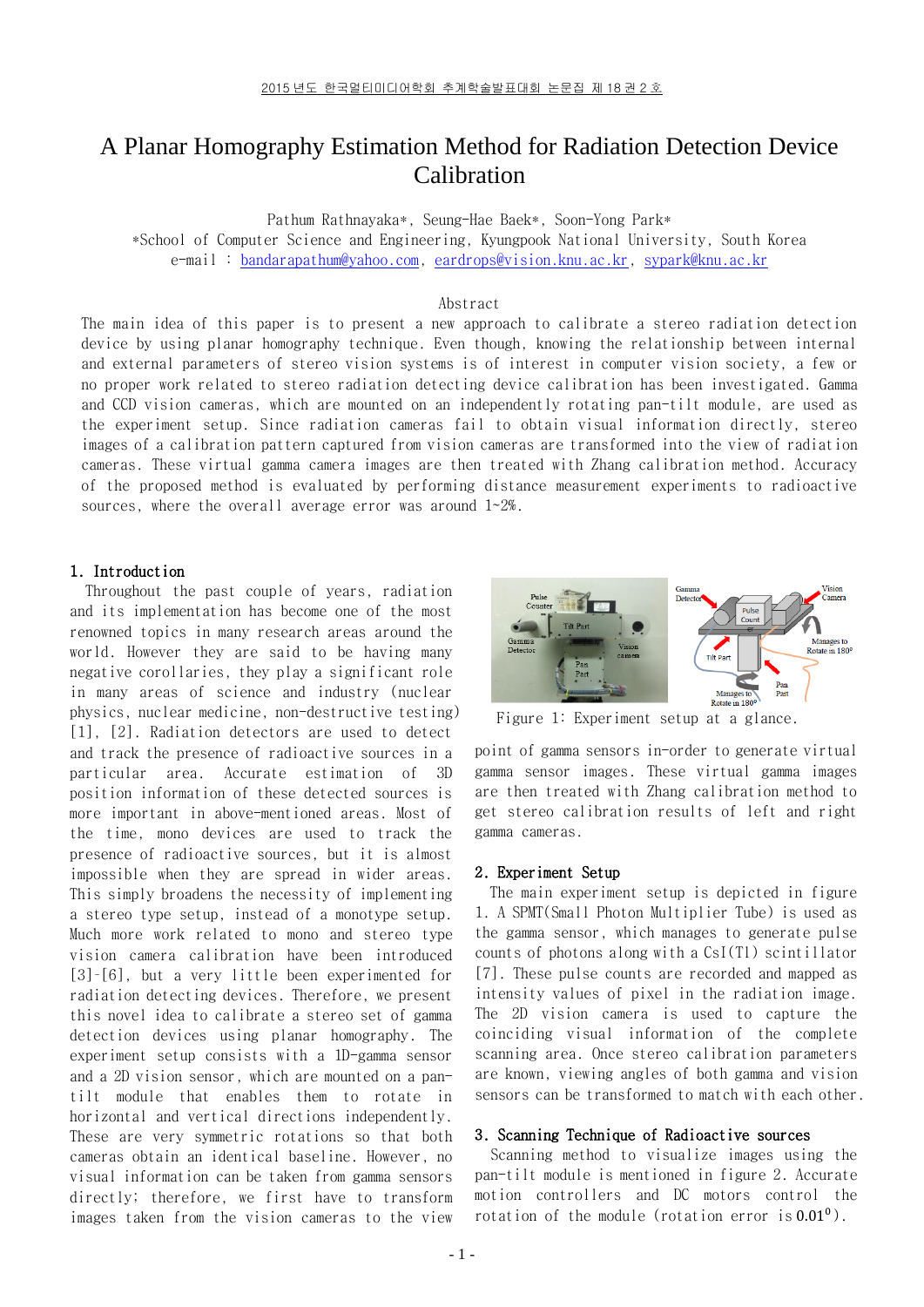

Figure 2: Panning and tilting of the setup to obtain stereo gamma and vision images.

Initially, vision and gamma cameras are mounted on left and right sides, respectively. This enables to generate left vision and right virtual gamma sensor images. Next, the module is tilted by  $180^0$ and the image planes are exchanged evenly. Finally, it is rotated in panning direction by  $180^0$  to generate left and right virtual gamma and vision sensor images, respectively.

#### 4. Finding Homography Relationship

Two homography relationships (left- $H_L$  and right- $H_R$ ) between vision and gamma sensors exist, and are calculated as it is mentioned in figure 3.  $H_L$ is the homography transformation from left vision image to left gamma image. Likewise,  $H_R$  represents the homography transformation from right vision image to right gamma image. We calculate the corresponding pixel intensities (at least 4 points) of both gamma and vision images using Gaussian fitting. Homography transformations are calculated using equation (1) and (2).

$$
J_L \cong H_L I_L \tag{1}
$$

$$
J_R \cong H_R I_R \tag{2}
$$

Figure (4) represents a vision image and its respective virtual gamma image.



Figure 3: Homography relations.



Figure 4: Vision image and virtual gamma image.

# 5. Stereo Calibration of Gamma Sources

 After generating a minimum of 6 virtual gamma images as mentioned in the previous section, we can simply use Zhang's camera calibration method to calibrate the stereo gamma sensors. The complete calibration method is expressed in figure (5).



Figure 5: Full calibration process.

## 6. Experiment Results

After calibrating stereo gamma sensors, we performed some 3D distance measurement experiments to evaluate the accuracy of our proposed method. The experiment results showed an overall distance error of 2~3%, which simply assures the robustness of this calibration method. Table (1) and (2) show the intrinsic and extrinsic parameters of stereo gamma sensors, whereas table (3) shows some of the distance results we obtained.

#### 7. Acknowledgements

This project was supported by the civil-military technical corporation promotion center of the defense research institute, and the Korean atomic energy research institute of South Korea.

#### Reference

- [1] P. Rathnayaka, S.-H. Baek, and S.-Y. Park, "Introducing a New Radiation Detection Device Calibration Method and Estimating 3D Distance to Radiation Sources," in Information Science and Applications, Springer, 2015, pp. 335–342.
- [2] W. Lee and D. Wehe, "3D position of radiation sources using an automated gamma camera and ML algorithm with energydependent response functions," in Nuclear Instruments and Methods in Physics